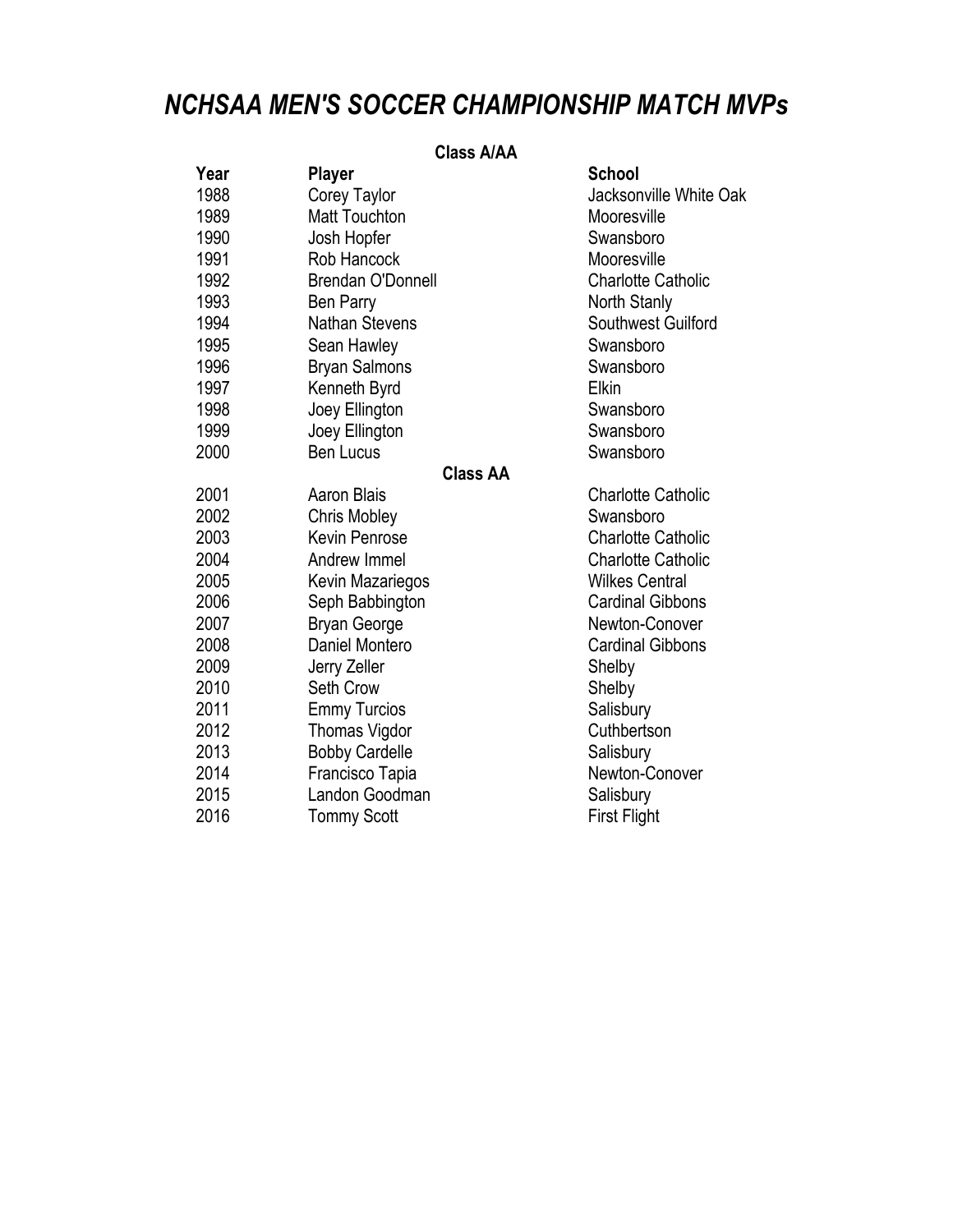## **Class A**

| 2001 | <b>Matthew Corn</b>   | <b>Polk County</b>      |
|------|-----------------------|-------------------------|
| 2002 | David Perez           | Lejeune                 |
| 2003 | <b>Trabert Allen</b>  | <b>Polk County</b>      |
| 2004 | Octavio Hernandez     | Jordan-Matthews         |
| 2005 | <b>Walter Cruz</b>    | Thomasville             |
| 2006 | <b>Justin Oliver</b>  | Dixon                   |
| 2007 | Ken Addison           | N.C. Science and Math   |
| 2008 | <b>Candon Rusin</b>   | Topsail                 |
| 2009 | Brayan Aguirre        | Hendersonville          |
| 2010 | Brayan Aguirre        | Hendersonville          |
| 2011 | Ibukun Ademoyero      | N.C. Science and Math   |
| 2012 | Nicholas Matics       | <b>Southwest Onslow</b> |
| 2013 | <b>Viktor Hansson</b> | Wallace-Rose Hill       |
| 2014 | Kenny Sevilla         | Wallace-Rose Hill       |
| 2015 | Nick Hughes           | Franklin Academy        |
| 2016 | Maynor Espinoza       | Wallace-Rose Hill       |
|      |                       |                         |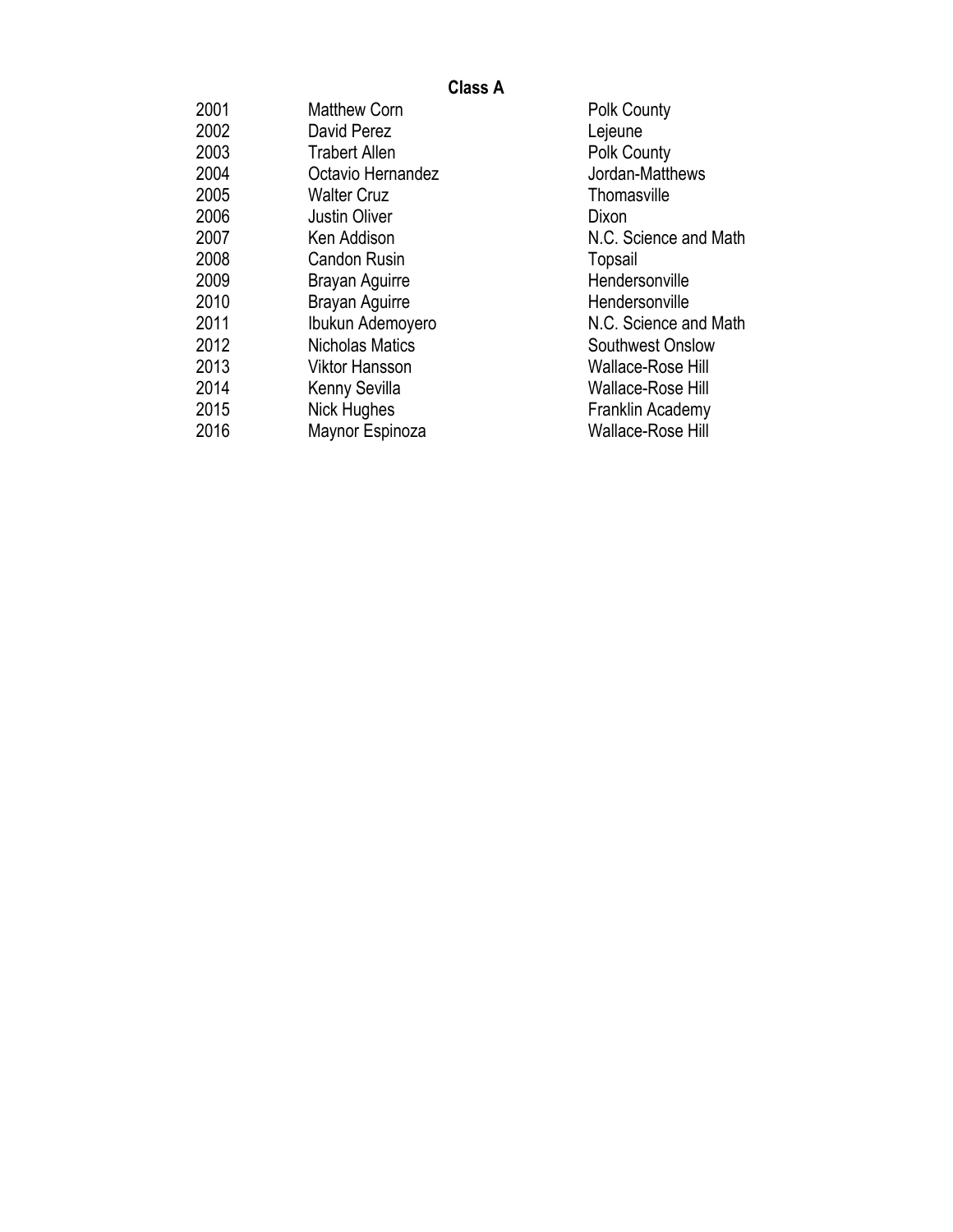**Class AAA**

| Year | Player                   | <b>School</b>                 |
|------|--------------------------|-------------------------------|
| 1988 | <b>Bill Mayer</b>        | <b>High Point Central</b>     |
| 1989 | Mike Cummings            | South Iredell                 |
| 1990 | <b>Brian Perryman</b>    | <b>High Point Andrews</b>     |
| 1991 | Dan Alfare               | Jamestown Ragsdale            |
| 1992 | Luke Jamroz (co MVPs)    | <b>Western Guilford</b>       |
|      | <b>Troy Frederickson</b> | <b>Western Guilford</b>       |
| 1993 | <b>Wes Miller</b>        | Jamestown Ragsdale            |
| 1994 | <b>Bobby Cummings</b>    | South Iredell                 |
| 1995 | Kenny Gregson            | Jamestown Ragsdale            |
| 1996 | <b>Adam Bostic</b>       | <b>Wake Forest-Rolesville</b> |
| 1997 | <b>Chris Brammer</b>     | Jacksonville White Oak        |
| 1998 | <b>Mike Stroff</b>       | Jacksonville White Oak        |
| 1999 | <b>Will Matthews</b>     | <b>R-S Central</b>            |
| 2000 | <b>Coleman Hall</b>      | Asheville                     |
| 2001 | <b>Graham Auten</b>      | Hickory                       |
| 2002 | <b>Brian Fitzmaurice</b> | Asheville T.C. Roberson       |
| 2003 | Caleb Alexander          | Asheville T.C. Roberson       |
| 2004 | Devan Carroll            | Jacksonville White Oak        |
| 2005 | Adam Cunningham          | Jacksonville                  |
| 2006 | Allen Lomax              | Lake Norman                   |
| 2007 | Matt Foxx                | Lake Norman                   |
| 2008 | <b>Sutton Porter</b>     | <b>Charlotte Catholic</b>     |
| 2009 | <b>Matt Risher</b>       | Marvin Ridge                  |
| 2010 | Josh Schramme            | <b>Cardinal Gibbons</b>       |
| 2011 | Ade Taiwo                | <b>Cardinal Gibbons</b>       |
| 2012 | <b>Chris Tziatzos</b>    | Jacksonville                  |
| 2013 | Kyle Enoch               | Marvin Ridge                  |
| 2014 | <b>Cooper Duplantis</b>  | <b>Cardinal Gibbons</b>       |
| 2015 | Mitchell Van Dyne        | Weddington                    |
| 2016 | <b>Brandon Young</b>     | Marvin Ridge                  |